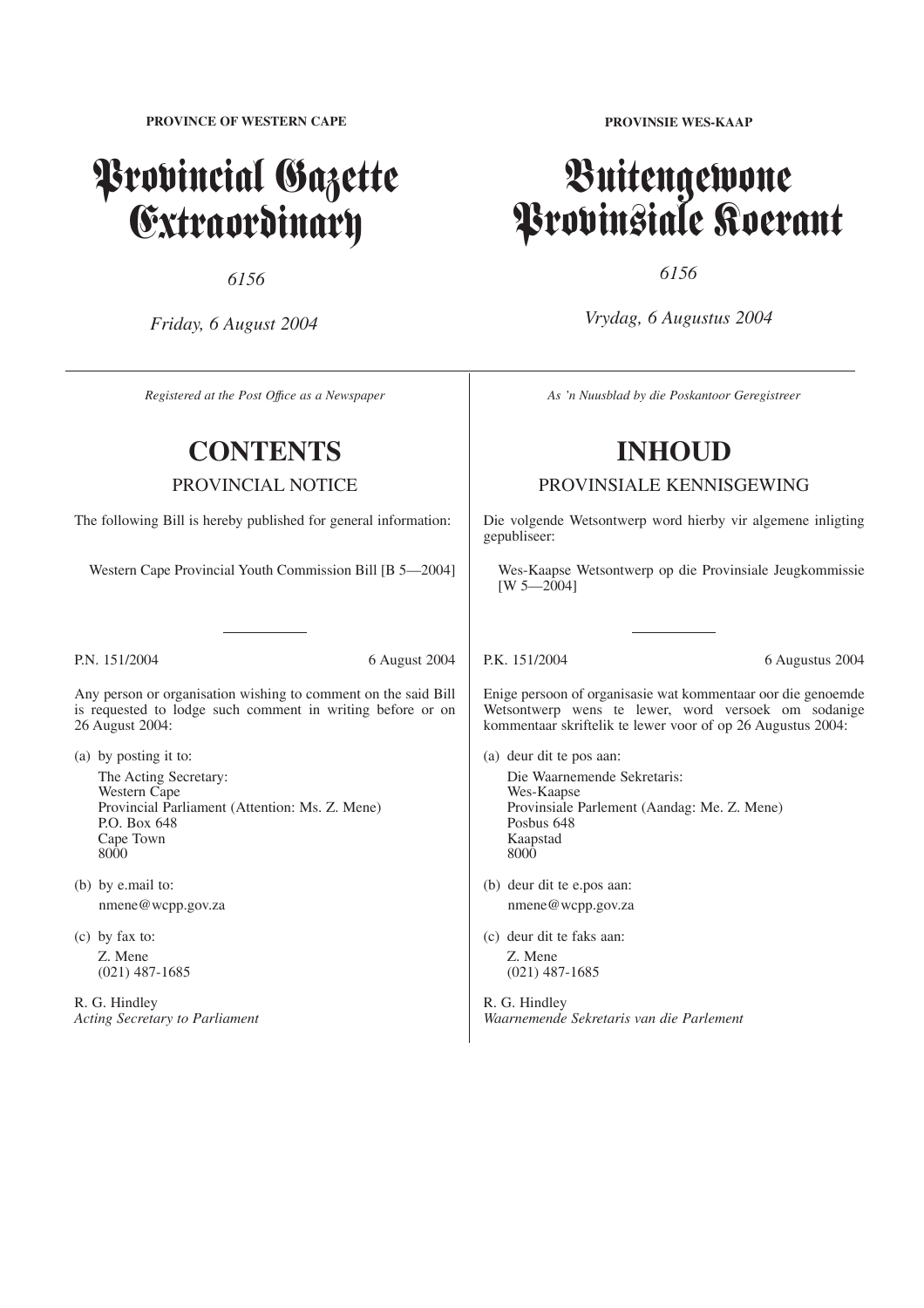# **BILL**

**To provide for the establishment, composition, objectives and functions of a Western Cape Provincial Youth Commission; and to provide for matters connected therewith.**

## **PREAMBLE**

WHEREAS it is necessary to create a united non-racial, non-sexist and prosperous society in which the youth of South Africa can promote provincial reconciliation and unity, build a new patriotism and foster peace, justice and a human rights culture and promote economic development in the Province;

AND WHEREAS it is imperative that South Africa recognises the role that youth played and will still play in society, and since the youth in the Western Cape constitutes an energetic, creative and the largest sector of our population, and given the challenges this sector faced and continues to face as a result of the varying degrees of poverty and the skills deficits that they are burdened with;

AND WHEREAS it is necessary to redress the imbalances of the past and to create a provincial youth policy aimed at empowering the youth and allowing them to realise their full potential through optimal access to opportunities, and to address the socioeconomic challenges of the youth in the Province;

**BE IT THEREFORE ENACTED by the Provincial Parliament of the Province of the Western Cape, as follows** Western Cape, as follows:—

#### **Definitions**

- **1.** In this Act, unless the context otherwise indicates
	- "**chairperson**" means the chairperson of the Commission designated in terms of section  $4(7)$ : 5

**''chief executive officer**'' means the chief executive officer of the Commission appointed in terms of section 9(1);

''**Commission**'' means the Western Cape Youth Commission established by section  $2(1)$ ;

10

''**committee**''means a committee appointed by the Commission in terms of section 8(1);

**"member**" means a person appointed in terms of section 4(6);

"National Youth Commission" means the National Youth Commission established in terms of section 2(1) of the National Youth Commission Act, 1996 (Act 19 15of 1996);

''**Premier**'' means the Premier of the Province of the Western Cape;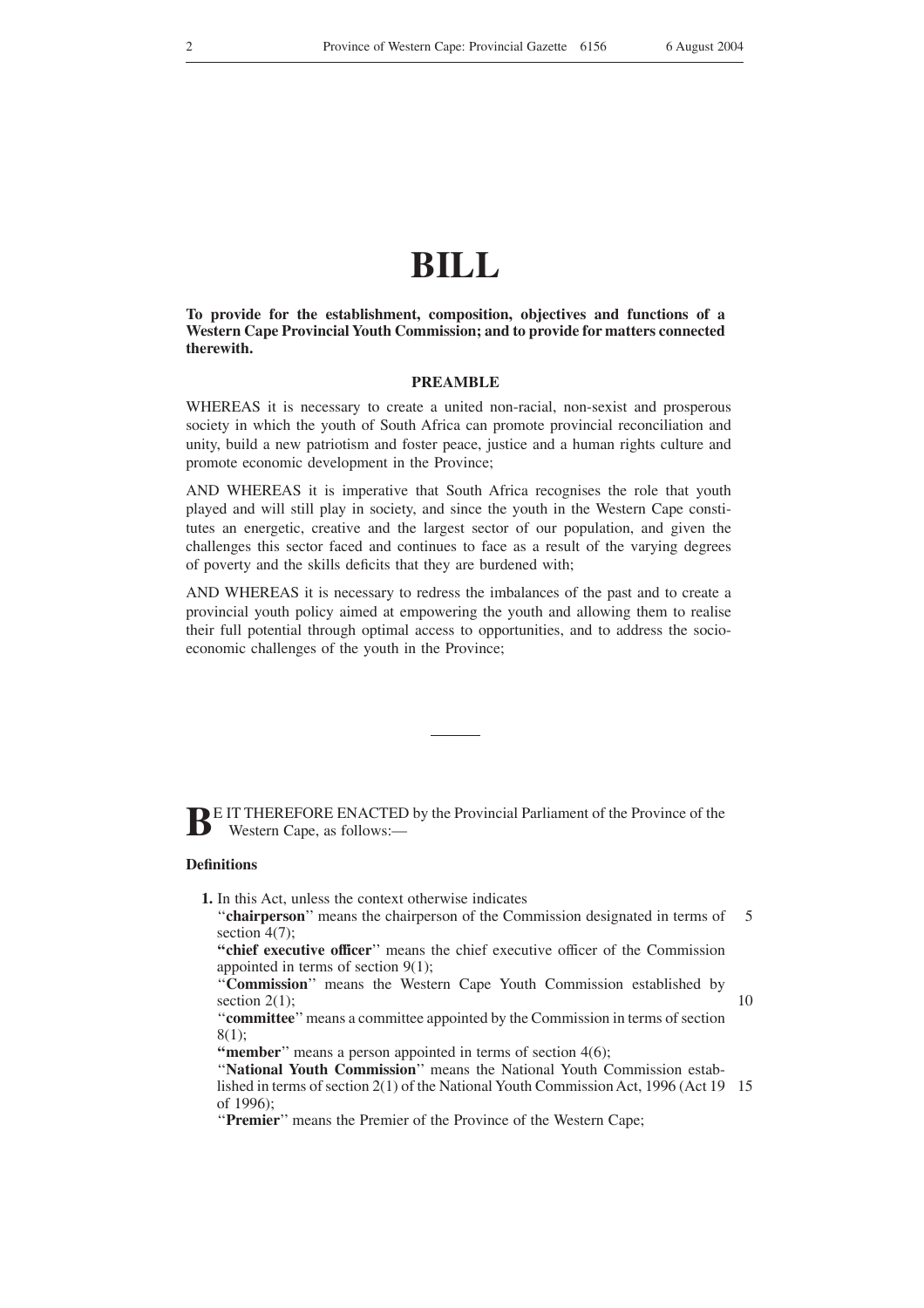''**Province**'' means the Province of the Western Cape, established by the Constitution of the Republic of South Africa, 1996 (Act 108 of 1996);

**''Provincial Interdepartmental Committee on Youth Affairs''**means a committee comprising officials in the Province, each representing a different provincial department on youth affairs;

''**Provincial Parliament**'' means the Provincial Parliament of the Province as provided for in section 9 of the Constitution of the Western Cape, 1997 (Act 1 of 1998);

''**Screening and Selection Committee**'' means the Standing Committee on governance of the Provincial Parliament of the Western Cape;

"South African Youth Council (Western Cape)" means a non-statutory body representing civil society youth development organisations in the Province; ''**vice-chairperson**'' means the vice chairperson of the Commission designated in terms of section 4(7); and

"youth" means a person between and including the ages of 14 and 35 in the 15 Province.

#### **Establishment**

**2.** (1) A commission, to be known as the Western Cape Provincial Youth Commission, is established with the powers and duties conferred on or assigned to it by or under this Act or any other law.

(2) The seat of the Commission must be determined by the Premier.

## **Objectives**

**3.** The objectives of the Commission are—

- *(a)* to monitor, evaluate, and report on the status of youth and youth development in the Province; 25
- *(b)* to promote uniformity of approach by all organs of the Provincial Government of the Western Cape to matters relating to or involving youth;
- *(c)* to develop recommendations and guidelines relating to any matters which may affect youth;
- *(d)* to unite youth from diverse cultural backgrounds, religious persuasions or 30 political affiliations and inculcate in them a spirit of patriotism; and
- *(e)* to form effective linkages between the National Youth Commission and the Province, and between the Province and local municipalities in the Province.

#### **Composition and appointment of Commission**

**4.** (1) The Commission consists of not more than three full time members and not 35 more than six part-time members appointed by the Premier whose names must be published in the *Provincial Gazette,* and who—

- *(a)* must represent a broad cross-section of the youth of the Province and reflect the balance between youthfulness and experience;
- *(b)* must be fit for such appointment on account of any qualification, knowledge 40 or experience relating to the functions of the Commission; and

*(c)* must be youths.

(2) The Premier, by notice in the *Provincial Gazette* and such other media as is deemed advisable, must call for nominations for appointment as members in terms of subsection  $(1)$ .

(3) The notice contemplated in subsection (2) must—

- *(a)* specify a closing date by which nominations may be submitted, and this date must not be less than 30 days after the date of publication of the notice;
- *(b)* require that the nominator must provide reasons for the nomination which must be accompanied by a copy of the nominee's curriculum vitae and a 50signed declaration by the nominee of his or her willingness to serve on the Commission; and
- *(c)* stipulate the appointment requirements of the appointee as contemplated by subsection  $(1)(a)$  and  $(b)$ .

5

10

20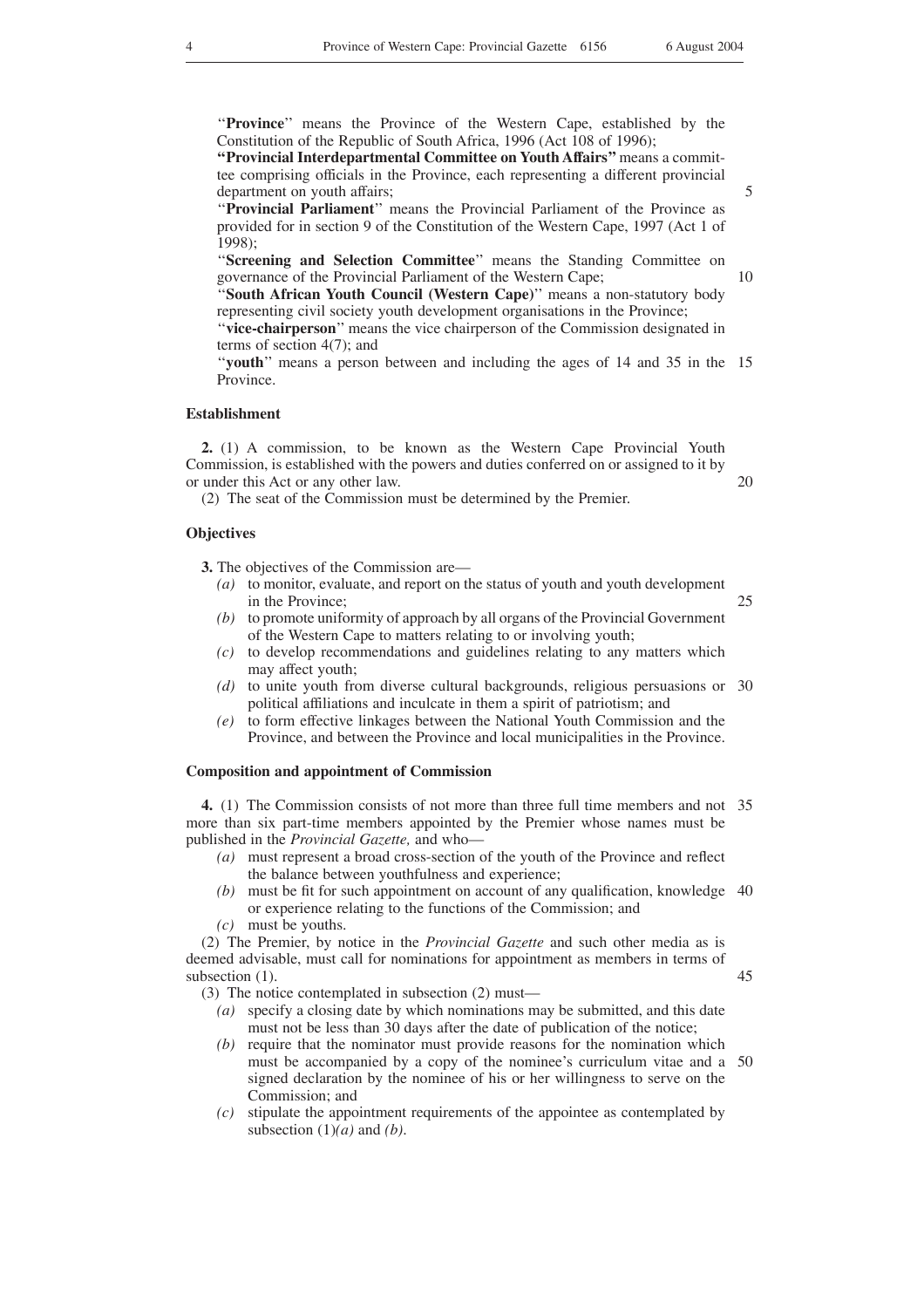(4) The Premier must, within seven days of the closing date specified in the notice published in terms of subsection (2), submit the nominations to the Screening and Selection Committee.

(5) Within 14 days of receipt of the nominations, the Screening and Selection Committee must compile a short list of nominees to be published by the Premier in the *Provincial Gazette* and such other media as is deemed advisable for comment by the public to be submitted within 21 days from the date of publication; provided that the Premier may make adjustments to the short list if this is considered necessary. 5

(6) After consideration of the comment referred to in subsection (5) the Premier must, in writing, appoint the members.

(7) The Premier must designate one of the members as chairperson and another as vice-chairperson.

#### **Term of Office**

**5.** (1) A member is appointed in writing for a period, not exceeding three years, determined by the Premier.

(2) A member whose term of office has expired is eligible for reappointment in writing and upon the same conditions set out in section 4(1) for a further period determined by the Premier, but such reappointment may not exceed one additional term.

#### **Vacation of Office of Member**

**6.** (1) A member who —

- *(a)* dies;
- *(b)* resigns;
- *(c)* is convicted of an offence and sentenced to imprisonment without the option of a fine: Provided that no-one shall be regarded as having been sentenced until an appeal against the conviction or sentence has been finally determined; 25
- *(d)* has been absent from three consecutive meetings of the Commission without the consent of the chairperson;
- *(e)* is dismissed from office in writing by the Premier if in his or her opinion there are good reasons for doing so and after compliance with the Promotion of Administrative Justice Act, 2000 (Act 3 of 2000); or 30
- *(f)* attains the age of thirty six years,

ceases to hold office.

(2) A vacancy in the Commission—

- *(a)* does not affect the validity of proceedings or decisions of the Commission; and
- *(b)* must be filled as soon as practicably possible by the Premier by following the process contemplated by section 4.

#### **Meetings**

**7.** (1) The Commission must meet at least quarterly and must determine the times, frequency, procedures and venues of its meetings.

(2) The first meeting of the Commission at the beginning of a new term must be determined by the Premier.

(3) The Commission must cause minutes to be kept of its proceedings, which are to be submitted to the Premier within fourteen (14) days after the meeting at which the minutes were confirmed.

(4) The quorum for any meeting of the Commission is a majority of the total number of members.

(5) A decision of the majority of the members present at a meeting is the decision of the Commission.

(6) In the event of an equality of votes concerning any matter, the chairperson has a 50casting vote in addition to his or her deliberative vote.

(7) The Commission may approach the Premier and the Provincial Parliament at any time regarding any matter related to the exercise of its powers or the performance of its duties or the carrying out of its functions.

40

45

35

10

15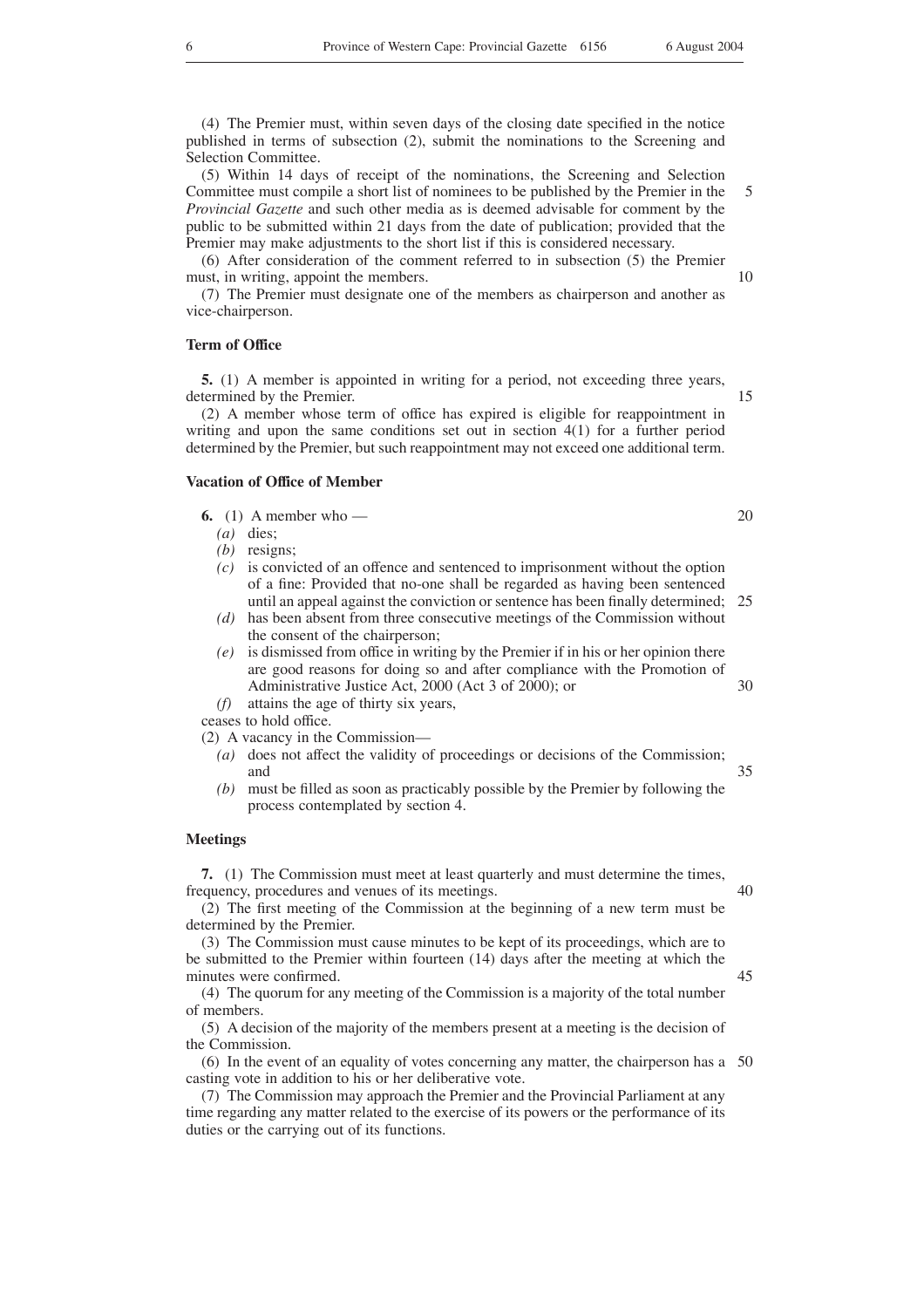(8) If the chairperson is absent from a meeting, the vice-chairperson must act as chairperson of the Commission, and if both the chairperson and vice-chairperson are absent from a meeting of the Commission, the members present must elect one of their number to preside at that meeting.

#### **Committees**

**8.** (1) Subject to the provisions of this Act, the Commission may, with the approval of the Premier, appoint committees, including persons with technical and specialised knowledge, to perform the functions of the Commission, as the Commission may assign to it and to advise the Commission on any issue that the Commission may determine.

(2) Any committee established in terms of subsection (1) must have a member as its chairperson and must report on a monthly basis in writing to the Commission on the activities of the particular committee. 10

(3) The Commission may at any time disband any committee established in terms of subsection (1) if, after consultation with the Premier, it is of the opinion that good reasons exist for doing so.

(4) The Premier with the concurrence of the Provincial Minister responsible for finance in the Province, must determine the remuneration, including reimbursement for travelling, subsistence and other expenses, of any person appointed in terms of subsection  $(1)$ .

# **Chief executive officer**

**9.** (1) The Premier must, as soon as possible after the appointment of the members of the Commission, in consultation with the Commission and after a transparent public process, appoint a chief executive officer of the Commission, who—

- *(a)* is an ex officio member of the Commission, without voting rights; and
- *(b)* must exercise the powers and perform the duties and functions which the 25 Commission may from time to time confer upon or assign to him or her in order to achieve the objects of the Commission, and is for those purposes accountable to the Commission.

### **Powers, Duties and Functions**

**10.** (1) The Commission, in addition to the powers and functions assigned to it in 30 terms of this Act or any other law—

- *(a)* must develop principles, set minimum standards and develop implementation guidelines regarding integrated youth development at a provincial level that will guide government, labour, business and civil society in the Province;
- *(b)* must monitor, evaluate and make recommendations on integrated youth 35 development frameworks, strategies, programmes, policies, budgets and practices in the Province, based on the principles, minimum standards and implementation guidelines, to the Provincial Parliament;
- *(c)* may commission research on youth development, the overall status of youth in the Province in any relevant field as well as to further the objects of the 40 Commission:
- *(d)* must monitor and evaluate any Bill or proposed legislation in any field for its effect and impact on youth in general and on youth development specifically and make recommendations accordingly to the Provincial Parliament;
- *(e)* must evaluate and make recommendations, if necessary on legislation that has an impact on youth, youth development and the status of youth in the Province; 45
- *(f)* must prepare and publish an annual provincial report on youth development and present this report to the Premier, the Provincial Parliament and the National Youth Commission;
- *(g)* must monitor the impact of government policy in any relevant field on the youth of the Province and make recommendations accordingly to the Premier;

5

20

50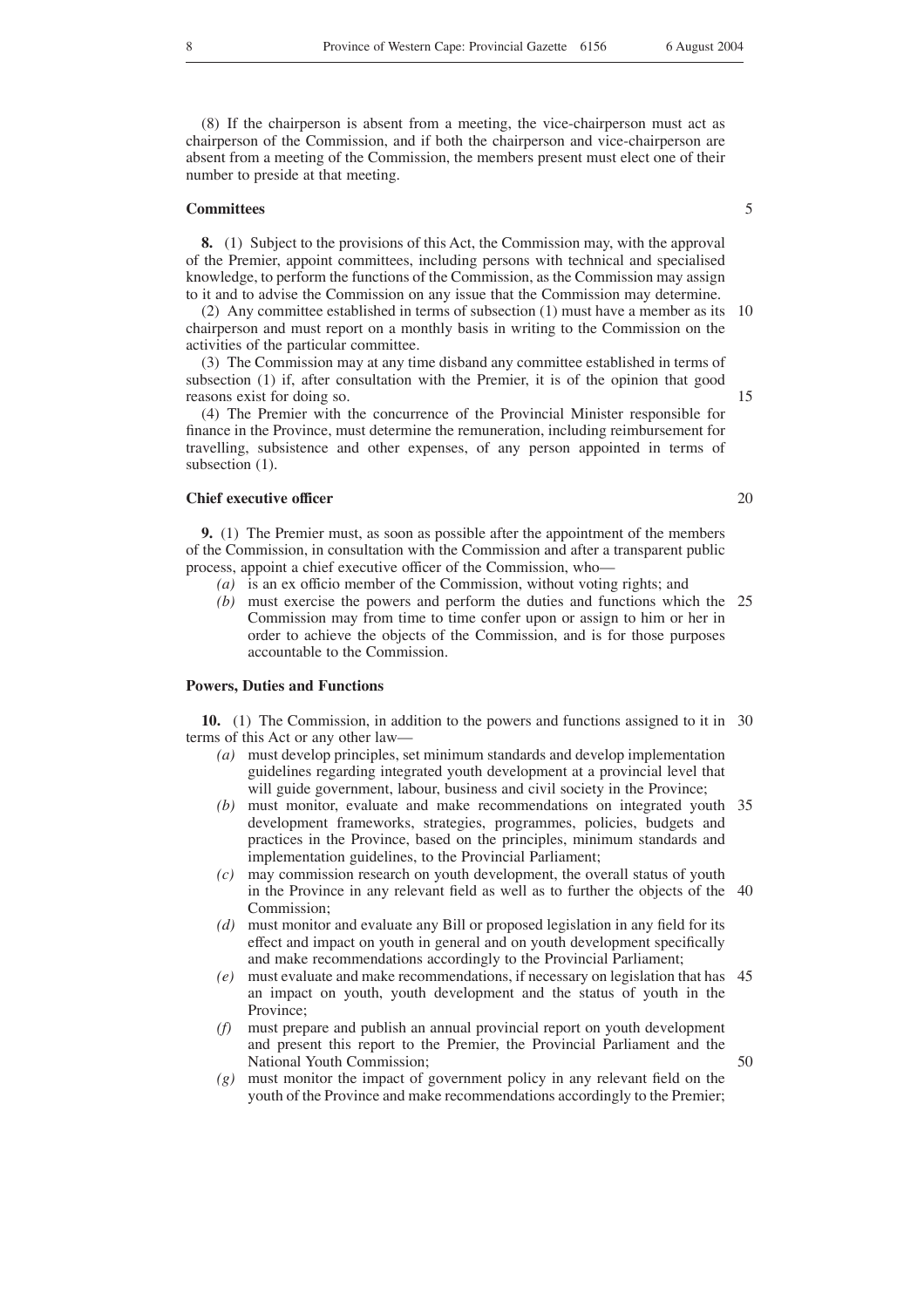- *(h)* must in partnership with the Provincial Government of the Western Cape, take responsibility for the coordination of youth development structures with feedback to the Premier;
- *(i)* must develop, conduct and manage information and public awareness programmes to educate the public on youth development matters and to understand the role of the Commission in the Province; 5
- *(j)* must investigate any youth related issue of its own accord or on receipt of a complaint and attempt to resolve any dispute or rectify any act or omission that is identified by such an investigation;
- *(k)* must consider recommendations, suggestions and requests concerning the 10 promotion of youth development; and
- *(l)* must promote, in consultation with the National Youth Commission and other provincial youth commissions, the effective co-operation of services directed at promoting youth development.

(2) The Chairperson, in addition to the powers and functions assigned to him or her 15 in terms of this Act or any other law, must—

- *(a)* ensure that the Commission convenes on a regular basis at intervals determined by the Commission;
- liaise with and attend relevant meetings of the National Youth Commission with feedback to the Commission;
- *(c)* ensure that the Commission liaises and networks with all other relevant provincial stakeholders, ensuring that the requirements and priorities of the National Youth Commission are communicated effectively, and ensuring that all stakeholders benefit from developments linked to national guidelines, policies, programmes of action, and financing opportunities;
- *(d)* ensure that the Commission receives the minutes of every meeting of the National Youth Commission as well as any other youth related reports, policy frameworks, programme recommendations, and any other relevant youth related documentation that the Province could benefit from; and
- *(e)* ensure that the minutes of the National Youth Commission meetings are tabled 30 at meetings of the Commission, thus ensuring a linkage between provincial youth development and the National Youth Commission policy frameworks, guidelines, recommended programmes of action, and financing opportunities. (3) The members, in addition to the powers and functions assigned to them in terms

of this Act or any other law, must—

- *(a)* ensure that they contribute equally to the effective functioning of the Commission;
- *(b)* contribute constructively through the work of the Commission towards the improvement of the quality of life of all youth living in the Province, irrespective of race, gender, sex, pregnancy, marital status, ethnic or social 40 origin, colour, sexual orientation, age, disability, religion, conscience, belief, culture, language or birth;
- *(c)* ensure that the image of the Commission as a promoter of sound youth development policies and practices are upheld at all times;
- *(d)* ensure that they remain objective and non-partisan in their dealings around all 45 youth development matters;
- *(e)* perform their functions in good faith and without fear, favour, bias or prejudice;
- *(f)* have due regard to the need for forming sustainable partnerships with all sectors representing youth development in the Province, but at the same time 50 ensuring that this does not cloud their objectivity when having to bring complaints or the need for investigation involving any sector of society to the attention of the Commission; and
- *(g)* adhere to a code of good conduct to be developed by the Commission.

(4) The Commission must maintain close liaison with institutions, bodies or 55 authorities similar to the Commission in order to foster common policies and practices and to promote co-operation in relation to the handling of complaints in cases of overlapping jurisdiction or other appropriate instances.

(5) As part of ensuring coordinated provincial youth structures the Commission must— 60

35

20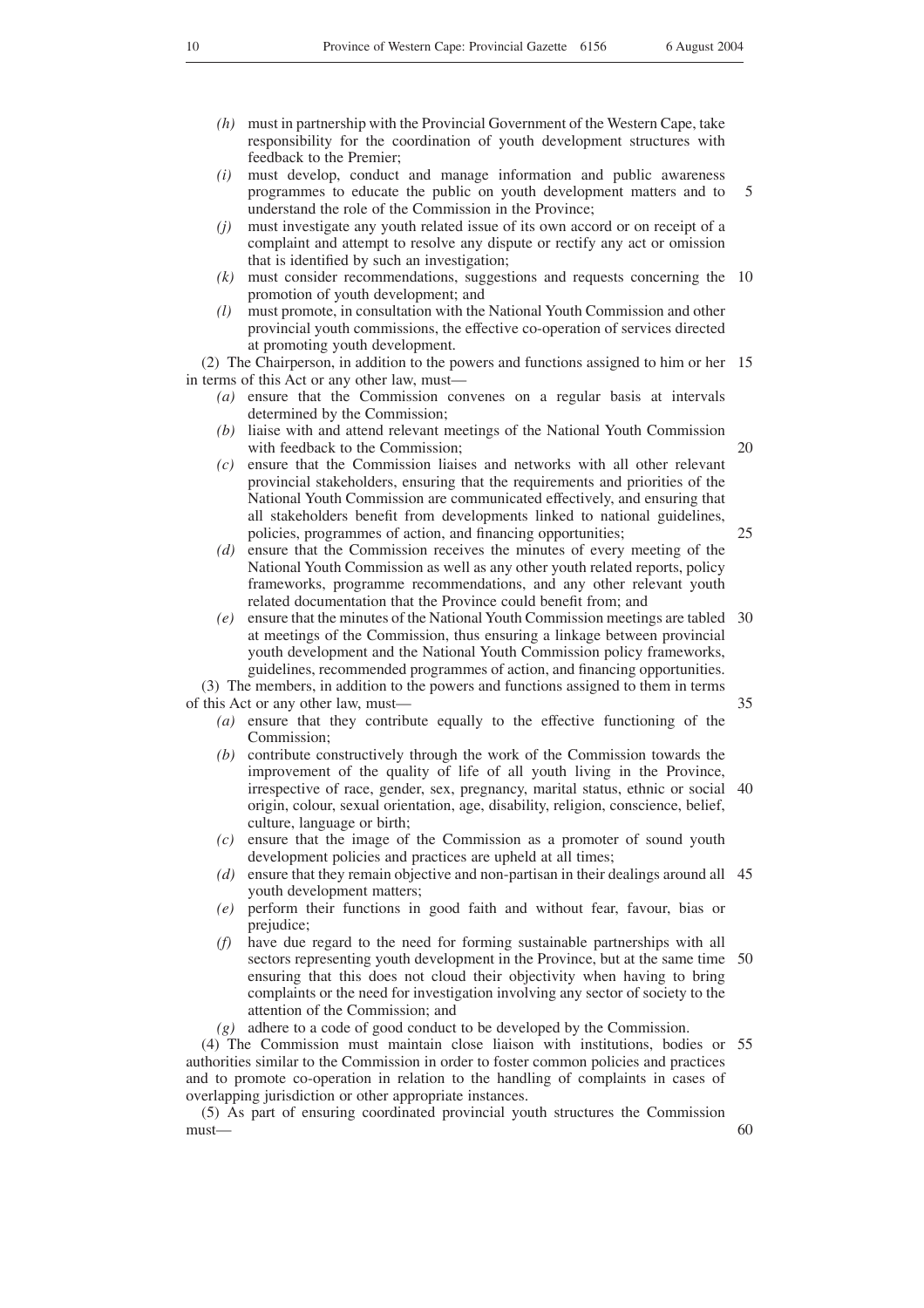- *(a)* maintain close liaison and networking with the Provincial Inter-departmental Committee on Youth Affairs representing the efforts of provincial departments and coordinated by the delegated authority in the Department of the Premier; and
- *(b)* maintain close liaison and networking with the South African Youth Council (Western Cape). 5

#### **Remuneration expenses of Members**

**11.** (1) The remuneration, allowances and other terms and conditions of the members of the Commission must be determined by the Premier in concurrence with the Provincial Minister responsible for finance.

10

(2) All expenditure incurred for purposes of implementing this Act shall be defrayed from moneys appropriated for that purpose by the Provincial Parliament and in terms of the Public Finance Management Act, 1999 (Act 1 of 1999).

### **Administrative Staff**

**12.** The administration of the Commission must be performed by the Chief Executive 15 Officer supported by officers in the service of the Province who are designated thereto by the Director-General of the Province in consultation with the Premier.

### **Reports and financial control**

**13.** (1) Over and above any reports required in terms of subsection (2), the

Commission must submit written quarterly reports to the Premier on all its activities. (2) The Commission's financial control, accountability and responsibility and its duties to report are regulated by the Public Finance Management Act, 1999 and any regulations or directives issued in terms of that Act 20

#### **Accountability**

**14.** The Commission is accountable to the Premier and the Provincial Parliament. 25

## **Regulations**

**15**. (1) The Premier may, after consultation with the Commission, make regulations not inconsistent with the provisions of this Act in relation to any matter which the Premier considers necessary or expedient to make in order to achieve the objects of this Act.

30

(2) Any regulations with financial implications must be made in concurrence with the Provincial Minister responsible for finance and with due regard to the availability of funds.

# **Short Title and Commencement**

**16.** This Act is called the Western Cape Provincial Youth Commission Act, 2004, and 35comes into operation on a date fixed by the Premier by proclamation in the *Provincial Gazette*.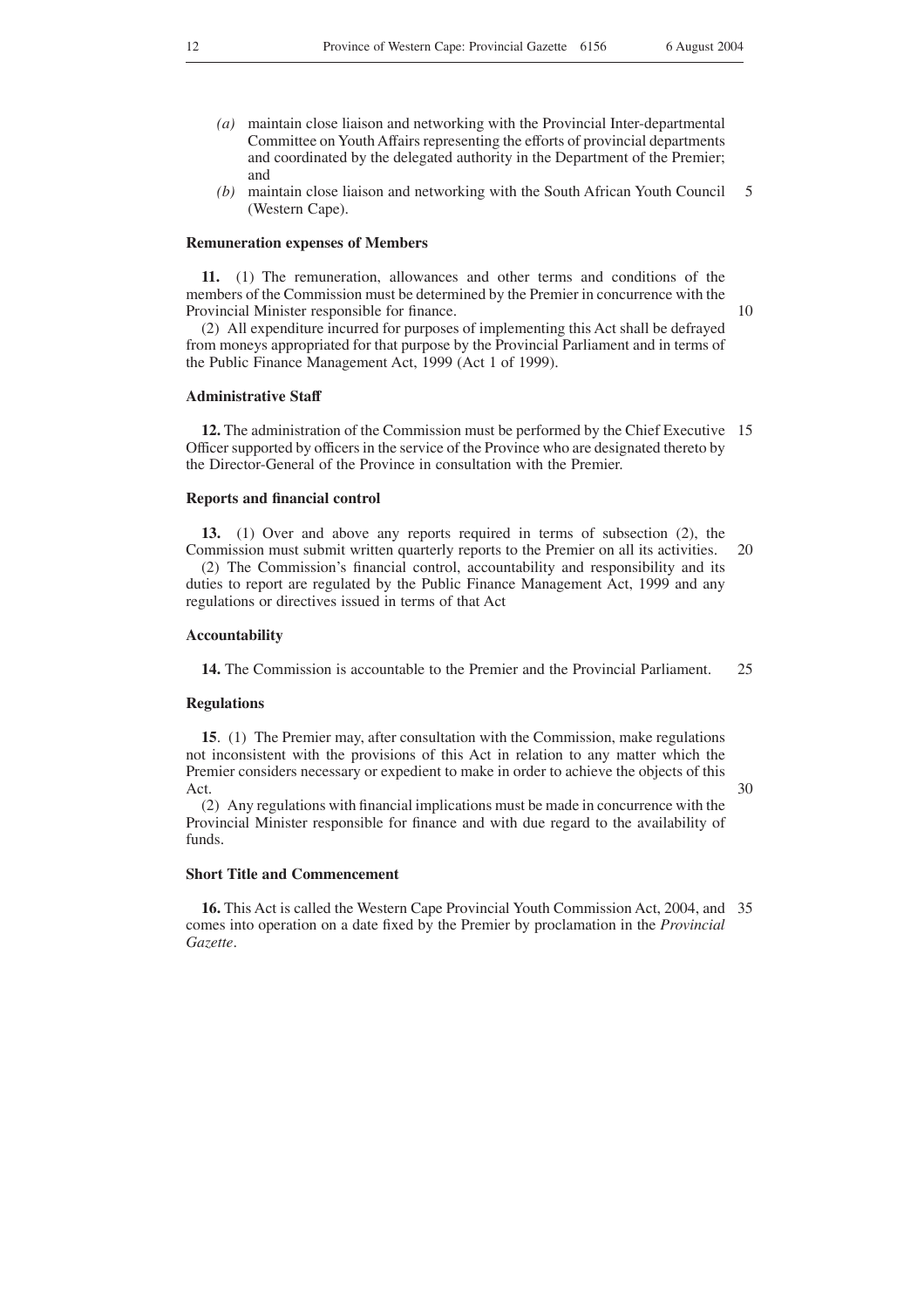# **EXPLANATORY MEMORANDUM**

# WESTERN CAPE PROVINCIAL YOUTH COMMISSION BILL

# 1. **INTRODUCTION**

1.1 A progressive and democratic state is measured by, inter alia, the way it deals with youth matters thereby ensuring that the youth are afforded the opportunities to fully participate in all spheres and levels of life. The Bill provides for the establishment of a Western Cape Provincial Youth Commission with the primary responsibility of monitoring and evaluating provincial government and civil society efforts on youth matters, and forming linkages with the National Youth Commission and municipalities, and to promote youth development in the Province.

# 2. **COMMENT ON INDIVIDUAL CLAUSES**

# 2.1 **Clause One**

This clause provides for the interpretation and definition of certain terms used in the Bill.

# 2.2 **Clause Two**

This clause provides for the establishment of a Western Cape Provincial Youth Commission.

# 2.3 **Clause Three**

This clause lists the objectives of the Western Cape Provincial Youth Commission, which are—

- to monitor, evaluate, and report on the status of youth and youth development in the Province;
- to promote uniformity of approach by all organs of the Provincial Government of the Western Cape to matters relating to or involving youth;
- to develop recommendations and guidelines relating to any matters which may affect youth;
- to unite youth from diverse cultural backgrounds, religious persuasions or political affiliations and inculcate in them a spirit of patriotism; and
- to form effective linkages between the National Youth Commission and the Province, and between the Province and municipalities in the Province.

#### 2.4 **Clause Four**

This clause provides for the appointment of not more than three full time and not more than six part time members and the procedures to be followed for their appointment.

# 2.5 **Clause Five**

This clause provides for a maximum term of office of three years for members and the reappointment of members.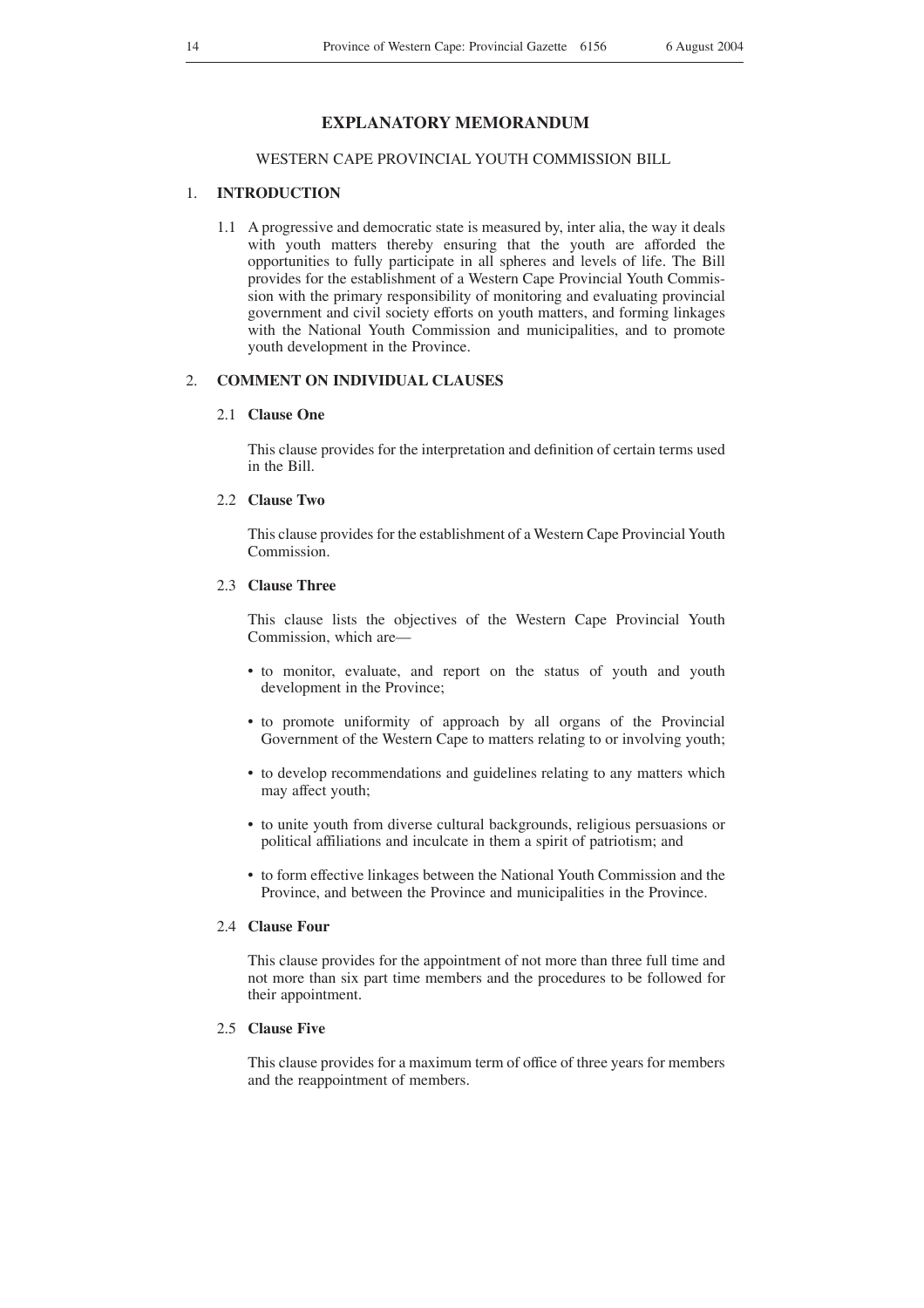# 2.6 **Clause Six**

This clause regulates the vacation of office by any member, its effect and the filling of vacancies as and when they occur.

#### 2.7 **Clause Seven**

This clause determines that the Commission must meet at least quarterly and cause minutes to be kept of their meetings, which minutes are to be submitted to the Premier. It also determines a quorum for a meeting of the Commission. The chairperson of the Commission has a casting vote over and above his deliberative vote. This clause also determines that the vice—chairperson or another elected member may preside at a meeting of the Commission in the absence of the chairperson

## 2.8 **Clause Eight**

This clause deals with the Commissions power to appoint committees with the approval of the Premier. It further regulates the reporting of the committees to the Commission. It also provides for the disbanding of the committees and the remuneration of committee members.

# 2.9 **Clause Nine**

This clause relates to the chief executive officer of the Commission as an ex officio member of the Commission, without voting rights and his or her duties and functions.

# 2.10 **Clause Ten**

This clause deals with the powers, duties and functions of the Commission, its chairperson and its members, as well as its duty to liase with similar bodies and institutions in order to foster common policies and promote co-operation.

# 2.11 **Clause Eleven**

This clause regulates the remuneration expenses of members.

# 2.12 **Clause Twelve**

This clause regulates the administrative staff of the commission who is to support the chief executive officer in performing the administration of the Commission.

# 2.13 **Clause Thirteen**

This clause regulates the quarterly reports that the Commission has to submit to the Premier on all its activities. It also determines that the Commission's financial control, accountability and responsibility, as well as its duties to report, are regulated by the Public Finance Management Act.

#### 2.14 **Clause Fourteen**

This clause determines that the Commission is accountable to the Premier and the Provincial Parliament.